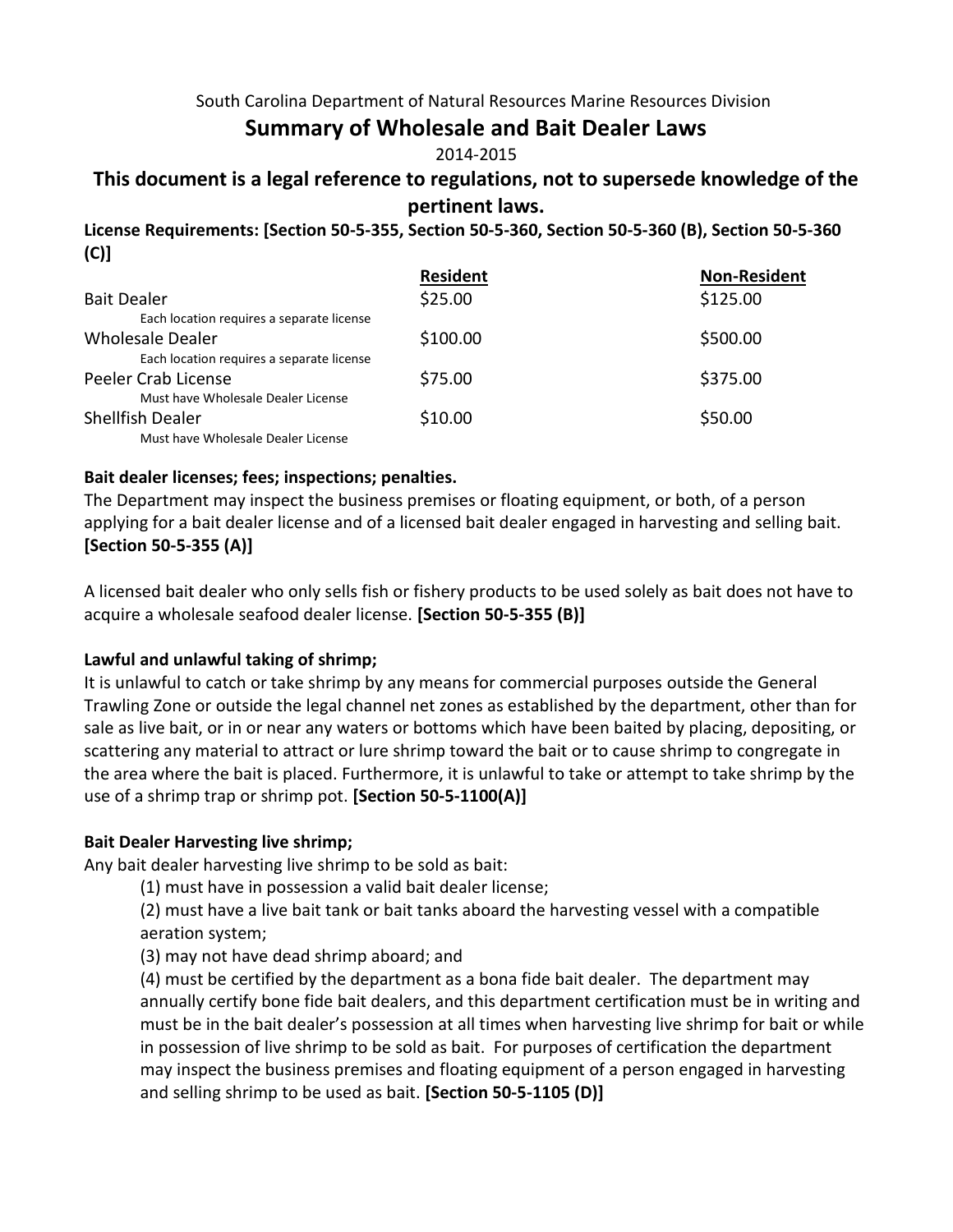### **Wholesale seafood dealer, peeler crab, and molluscan shellfish licenses; display of license; roadside vendors; brood stock exception; penalties.**

Except as provided in subsection (G), a person or entity who buys, receives or handles any live or fresh saltwater fish or any saltwater fishery products taken or landed in this State and packs, processes, ships, consigns, or sells such items at other than retail, and not solely for bait must first obtain a wholesale seafood dealer license. **A person who buys or receives such products solely from licensed seafood dealers is not required to obtain a wholesale seafood dealer license.** Each location at which products are to be packed, shipped, consigned, or bought, or to be sold at wholesale must be a permanent, non-mobile establishment, and must be separately licensed. **[Section 50-5-360 (A)]** 

In order to engage in shedding peeler crabs, a person or entity must first be a licensed wholesale seafood dealer and be licensed for peeler crabs. Persons holding this license and engaged in shedding peeler crabs are authorized to receive, possess, and sell peeler crabs regardless of size. **[Section 50-5- 360 (B)]** 

A person or entity required to obtain a wholesale seafood dealer license who receives molluscan shellfish must first be licensed for molluscan shellfish. **[Section 50-5-360 (C)] Any licensed wholesale seafood dealer who buys or sells molluscan shellfish must first be certified by SC Department of Health and Environmental Control (843-953-0150) before they can purchase or sell shellfish.**

The original or a legible copy of the wholesale dealer license must be displayed where a wholesale seafood dealer or his agent is selling or offering for sale saltwater fishery products. **[Section 50-5-360 (E)]** 

Roadside vendors, transient dealers, or peddlers operating from vehicles, roadside stands, or other temporary locations who sell or offer for sale saltwater fishery products are retail dealers who must comply with the retail license and tax requirements of state and local law. The person or entity must be a licensed wholesale seafood dealer or must have received or purchased the products from licensed wholesale seafood dealers or other licensed retailers and must comply with the requirements of Section 50-5-375 (A). **[Section 50-5-360 (F)]** 

A person or entity that solely produces fish or fishery products reared as offspring from brood stock in captivity, or purchases such fish or fishery products solely is not required to have a wholesale seafood dealer license. **[Section 50-5-360 (G)]**

## **Licensing requirements applicable to sale or transportation of live or fresh fish or saltwater fishery products; penalties.**

## A person or entity who:

(1) offers for sale any live or fresh fish or any saltwater fishery products, other than a licensed commercial saltwater fisherman licensed as a wholesale seafood dealer; or

(2) transports live or fresh fish or any saltwater fishery products, other than a licensed commercial saltwater fisherman transporting his catch to a licensed wholesale seafood dealer; must have in his possession dated bills of lading, invoices, receipts, bills of sale, or similar documents showing the quantity of each species and type of saltwater fishery product being offered for sale or transported and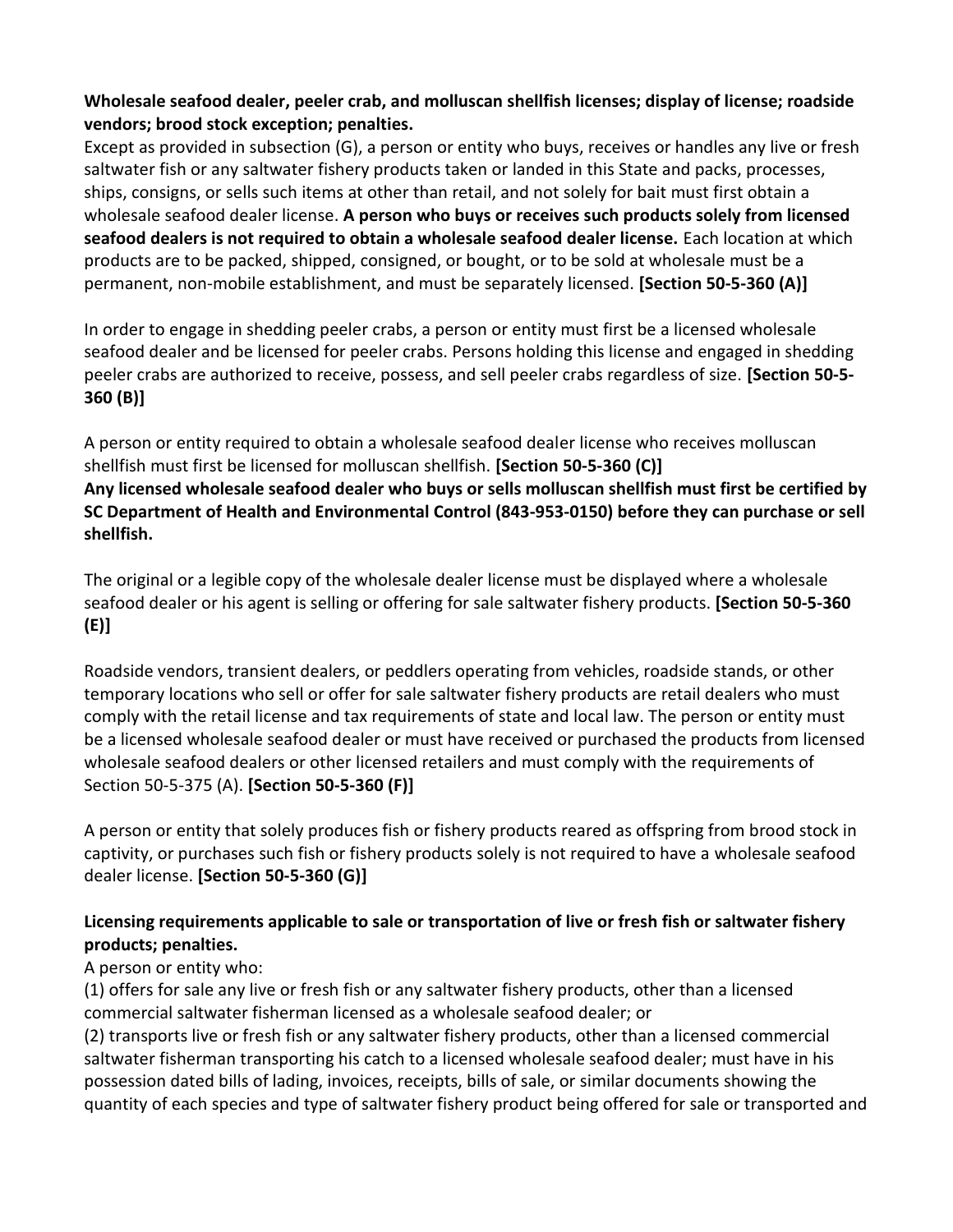the name of the licensed commercial saltwater fisherman or licensed wholesale seafood dealer from whom the products were purchased or received. **[Section 50-5-365 (A)]**

A person or entity including a licensed commercial saltwater fisherman who takes saltwater fishery products and sells the catch must sell the catch only to a wholesale seafood dealer licensed under this section or else he must be licensed as a wholesale seafood dealer under this section. **[Section 50-5-365 (B)]**

Without having obtained a valid wholesale seafood dealer license it is unlawful to:

(1) buy or receive at other than retail live or fresh fish or any saltwater fishery products taken or landed in this State;

(2) sell or offer fish or products for sale at other than retail or as allowed in subsection (B); or

(3) transfer, ship, pack, or consign fish or products. [**Section 50-5-365 (C)]**

It is unlawful to purchase live or fresh fish or any saltwater products taken or landed in this State at other than retail from a person other than a licensed wholesale seafood dealer, provided: The fish or product may be purchased for use as bait from a licensed bait dealer; and A licensed wholesale seafood dealer may purchase from a licensed commercial saltwater fisherman. **[Section 50-5-365(D)]** 

It is unlawful for a person or entity to sell or offer for sale live or fresh fish or any saltwater fishery products or to transport live or fresh fish or any saltwater fishery products without having in possession dated bills on lading, invoices, receipts, bill of sale, or similar documents showing the quantity of each species and type of saltwater fishery products are to be sold or transported and the name of the licensed commercial saltwater fisherman or licensed wholesale seafood dealer whom the products were purchased or received. As it relates to operation of a vessel or vehicle, this subsection does not apply to a licensed commercial saltwater fisherman transporting his catch to a licensed seafood dealer. **[Section 50-5-365 (E)]**

### **Purchase or removal from State for commercial purpose of saltwater fishery products not handled by licensed wholesale seafood dealer; penalty.**

It is unlawful for a person not licensed as a wholesale seafood dealer to purchase, handle, barter, or trade saltwater fishery products taken, landed, produced or cultured in this State unless first handled by a licensed wholesale seafood dealer. This section does not apply to persons receiving live bait from a licensed live bait dealer. **[Section 50-5-370 (A)]** 

No person may remove from this State for a commercial purpose any saltwater fish or fishery products taken, landed, produced or cultured in this State unless the fish or product is accompanied by original, dated bills of lading, invoices, receipts, bills of sale, or similar documents showing the quantity of each type of saltwater fish or fishery product being transported and the name of the licensed wholesale seafood dealer or retail establishment from whom the products were purchased or received. **[Section 50-5-370 (B)]**

## **Records of seafood dealers; inspection by department; penalties.**

Every wholesale seafood dealer must keep and retain accurate records detailing the information required by the department for a period of not less than one year and shall open the records to the department for inspection upon reasonable demand. **[Section 50-5-375 (A)]**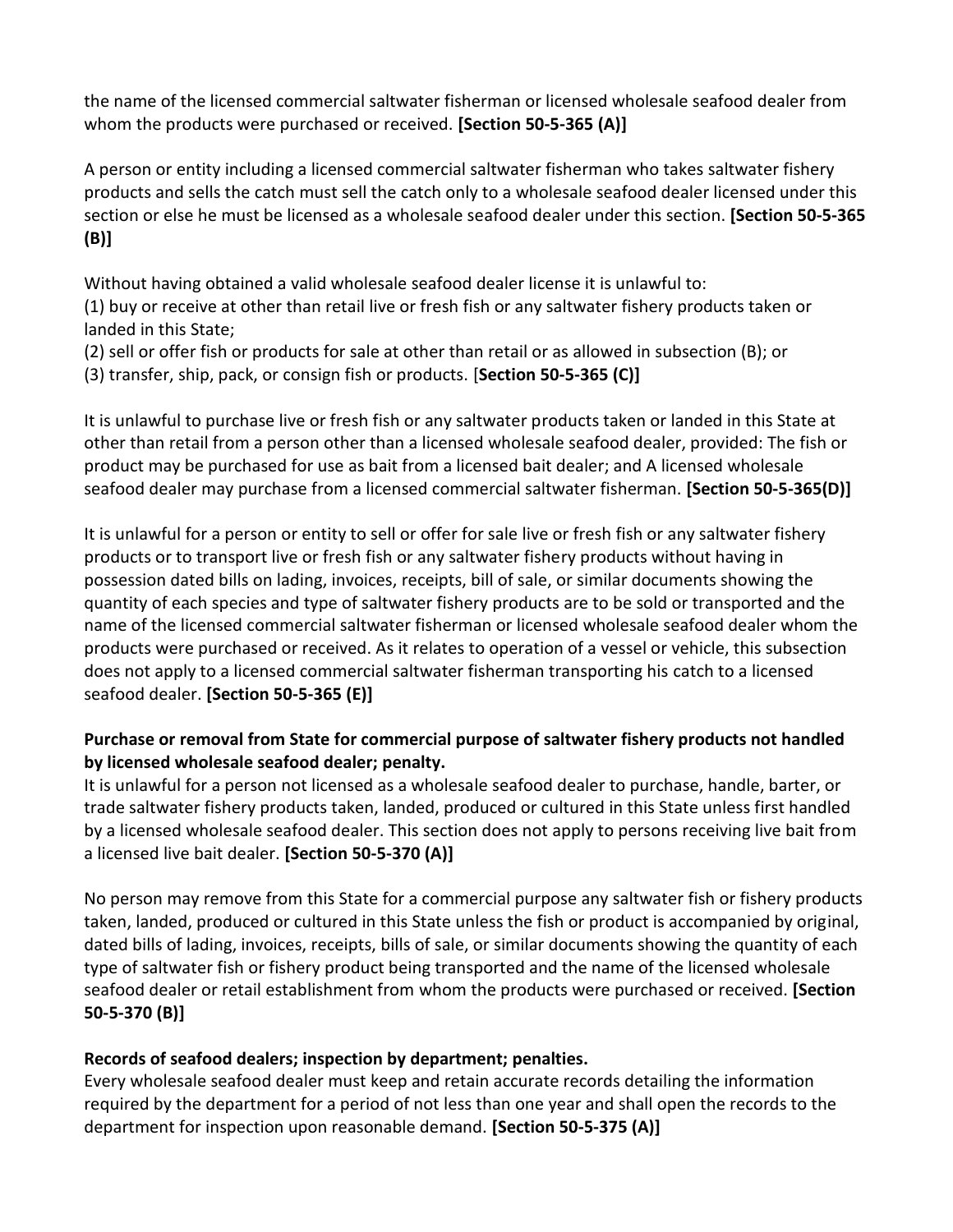### **Information or report by licensee or permittee to take saltwater fishery product for commercial or scientific purpose; confidentiality; penalties.**

A person or entity licensed or permitted by the Department engaged in the take, distribution, or propagation of any saltwater fishery product for a commercial or scientific purpose must keep accurate records and may be required to provide accurate information and reports to the Department on forms and by methods required by the Department for the administration and enforcement of saltwater fishery laws and for fisheries management purposes. The Department has concurrent authority with the United States to collect or require the submission of pertinent data specified pursuant to the federal Fishery Conservation and Management Act of 1976, as amended. Any information which directly or indirectly discloses the identity of a licensee or permittee or income amounts or trade secrets or other specialized methodologies for growing or taking or marketing saltwater fisheries products is not public information. Information on fisheries furnished by any source which is required by a state or federal law to be kept confidential is not subject to disclosure except when required by order of a court of competent jurisdiction. **[Section 50-5-380 (A)]** 

Noncommercial information provided voluntarily to the Department in support of a resource or management activity is likewise confidential. Nothing in this section may be construed as to limit the use of such information in enforcement of this chapter. **[Section 50-5-380 (B)]** 

The Department shall collect and analyze data pertinent to protection, propagation, promotion and management of marine resources. **[Section 50-5-380 (D)]**

### **Expiration of licenses and permits.**

Licenses authorized under this article expire on June 30th following their effective date. Permits expire under the terms of individual permit. **[Section 50-5-385]**

## **Denial of or limitations on nonresident licenses.**

The Department may deny issuance of any license or permit for commercial fishing equipment or activities to residents of any coastal state which denies the same privilege to South Carolina residents. The Department may limit the type of fishing equipment used, seasons, and areas where nonresidents may fish in accordance with comparable limitations placed upon South Carolina fishermen by the nonresident's state. **[Section 50-5-390]**

## **Persons who may not obtain or hold shrimp baiting license; penalty.**

The following may not obtain or attempt to obtain a shrimp baiting license: any person who, or officer of a corporation which, is licensed as a wholesale seafood dealer. **[Section 50-5-1102 (A) (5)]** 

No person holding a shrimp baiting license may be a person specified in subsection (A). **[Section 50-5- 1102 (B)]** 

A person who violates this section is guilty of a misdemeanor and, upon conviction, must be fined not less than five hundred dollars nor more than one thousand dollars or imprisoned for not more than thirty days. **[Section 50-5-1102 (C)]**